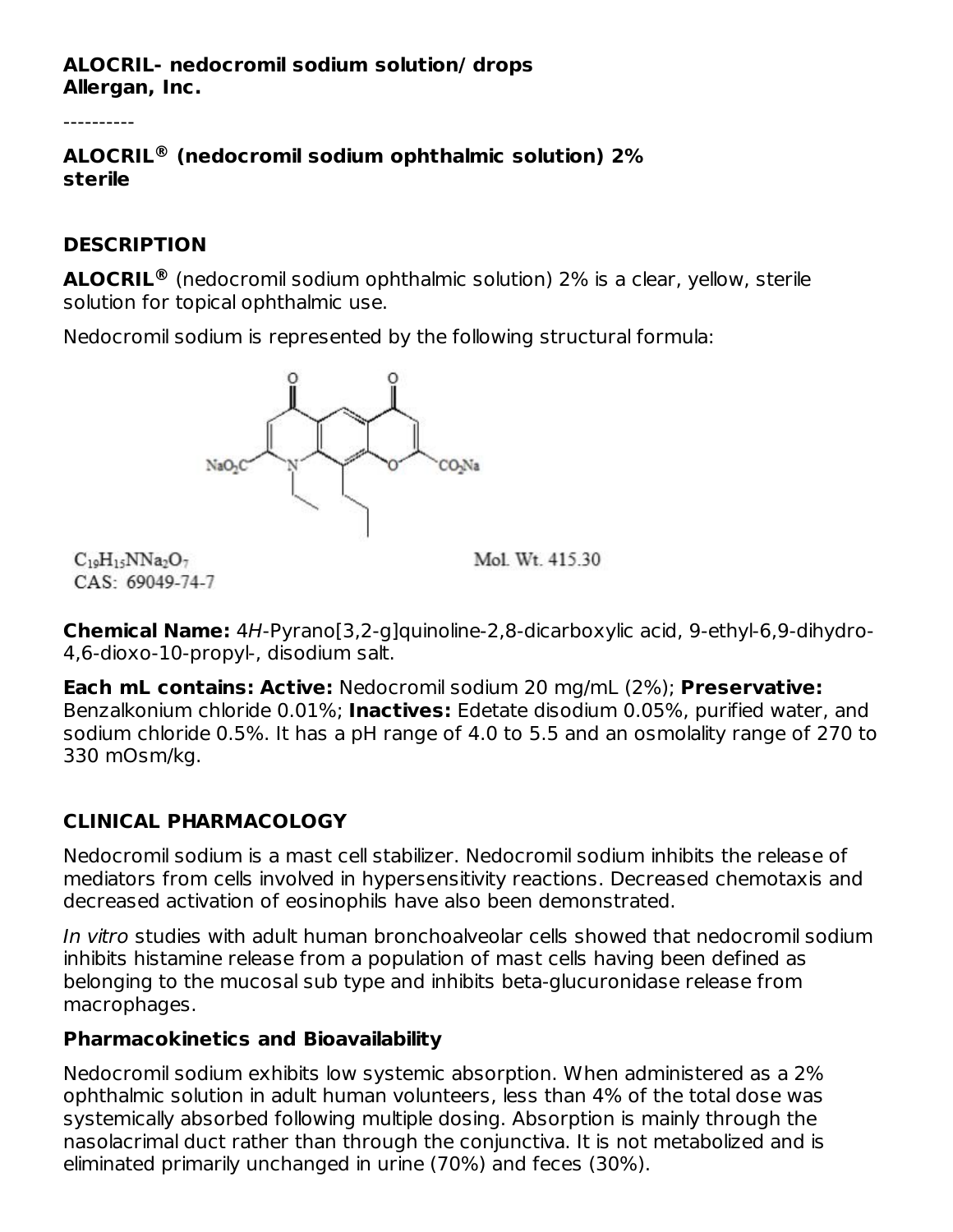#### **INDICATIONS AND USAGE**

**ALOCRIL<sup>®</sup>** ophthalmic solution is indicated for the treatment of itching associated with allergic conjunctivitis.

#### **CONTRAINDICATIONS**

**ALOCRIL** ophthalmic solution is contraindicated in those patients who have shown **®** hypersensitivity to nedocromil sodium or to any of the other ingredients.

#### **PRECAUTIONS**

#### **Information for Patients**

Patients should be advised to follow the patient instructions listed on the Information for Patients sheet.

Users of contact lenses should refrain from wearing lenses while exhibiting the signs and symptoms of allergic conjunctivitis.

Patients should be instructed to avoid allowing the tip of the dispensing container to contact the eye, surrounding structures, fingers, or any other surface in order to avoid contamination of the solution by common bacteria known to cause ocular infections. Serious damage to the eye and subsequent loss of vision may result from using contaminated solutions.

#### **Carcinogenesis, Mutagenesis, and Impairment of Fertility**

A two-year inhalation carcinogenicity study of nedocromil sodium at a dose of 24 mg/kg/day (approximately 400 times the maximum recommended human daily ocular dose on a mg/kg basis) in Wistar rats showed no carcinogenic potential.

Nedocromil sodium showed no mutagenic potential in the Ames Salmonella/microsome plate assay, mitotic gene conversion in Saccharomyces cerevisiae, mouse lymphoma forward mutation and mouse micronucleus assays.

Reproduction and fertility studies in mice and rats showed no effects on male and female fertility at a subcutaneous dose of 100 mg/kg/day (more than 1600 times the maximum recommended human daily ocular dose).

#### **Pregnancy**

#### **Teratogenic Effects**

Reproduction studies performed in mice, rats and rabbits using a subcutaneous dose of 100 mg/kg/day (more than 1600 times the maximum human daily ocular dose on a mg/kg basis) revealed no evidence of teratogenicity or harm to the fetus due to nedocromil sodium. There are, however, no adequate and well-controlled studies in pregnant women. Because animal reproduction studies are not always predictive of human response, ALOCRIL® ophthalmic solution should be used during pregnancy only if clearly needed.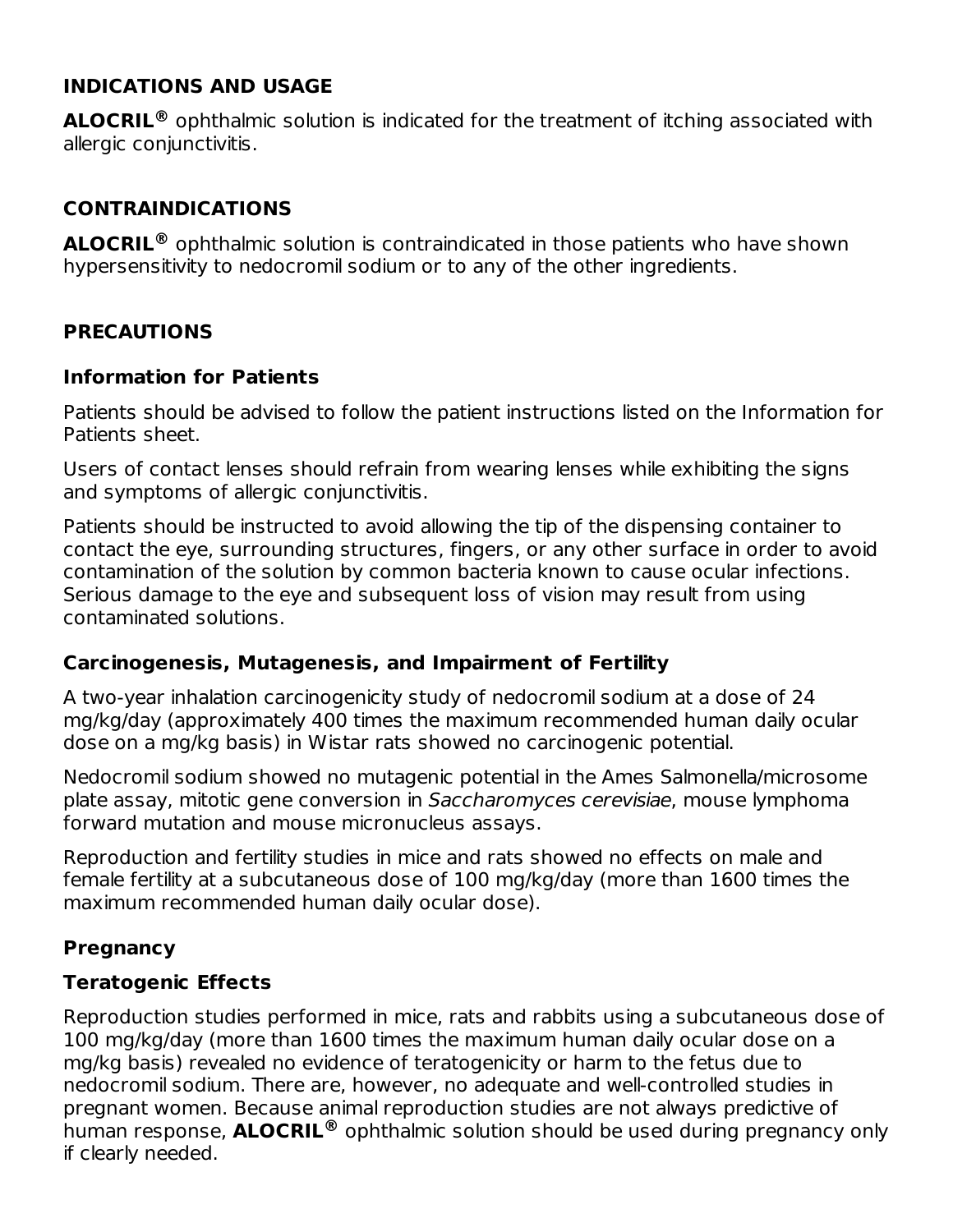#### **Nursing Mothers**

After intravenous administration to lactating rats, nedocromil was excreted in milk. It is not known whether this drug is excreted in human milk. Because many drugs are excreted in human milk, caution should be exercised when **ALOCRIL®** ophthalmic solution is administered to a nursing woman.

#### **Pediatric Use**

Safety and effectiveness in children below the age of 3 years have not been established.

#### **Geriatric Use**

No overall differences in safety or effectiveness have been observed between elderly and younger patients.

#### **ADVERSE REACTIONS**

The most frequently reported adverse experience was headache (~40%).

Ocular burning, irritation and stinging, unpleasant taste, and nasal congestion have been reported to occur in 10 – 30% of patients. Other events occurring between 1 – 10% included asthma, conjunctivitis, eye redness, photophobia, and rhinitis.

Some of these events were similar to the underlying ocular disease being studied.

#### **DOSAGE AND ADMINISTRATION**

The recommended dosage is one or two drops in each eye twice a day. **ALOCRIL ®** ophthalmic solution should be used at regular intervals.

Treatment should be continued throughout the period of exposure (i.e., until the pollen season is over or until exposure to the offending allergen is terminated), even when symptoms are absent.

#### **HOW SUPPLIED**

**ALOCRIL** (nedocromil sodium ophthalmic solution) 2% is supplied sterile in opaque **®**white LDPE plastic bottles with dropper tips and white high impact polystyrene (HIPS) caps as follows:

5 mL in 10 mL bottle NDC 0023-8842-05

#### **Storage:**

Store at 2º–25º C (36º–77º F).

#### **Rx only**

#### **Revised: 06/2018**

Distributed by: Allergan USA, Inc.

Madison, NJ 07940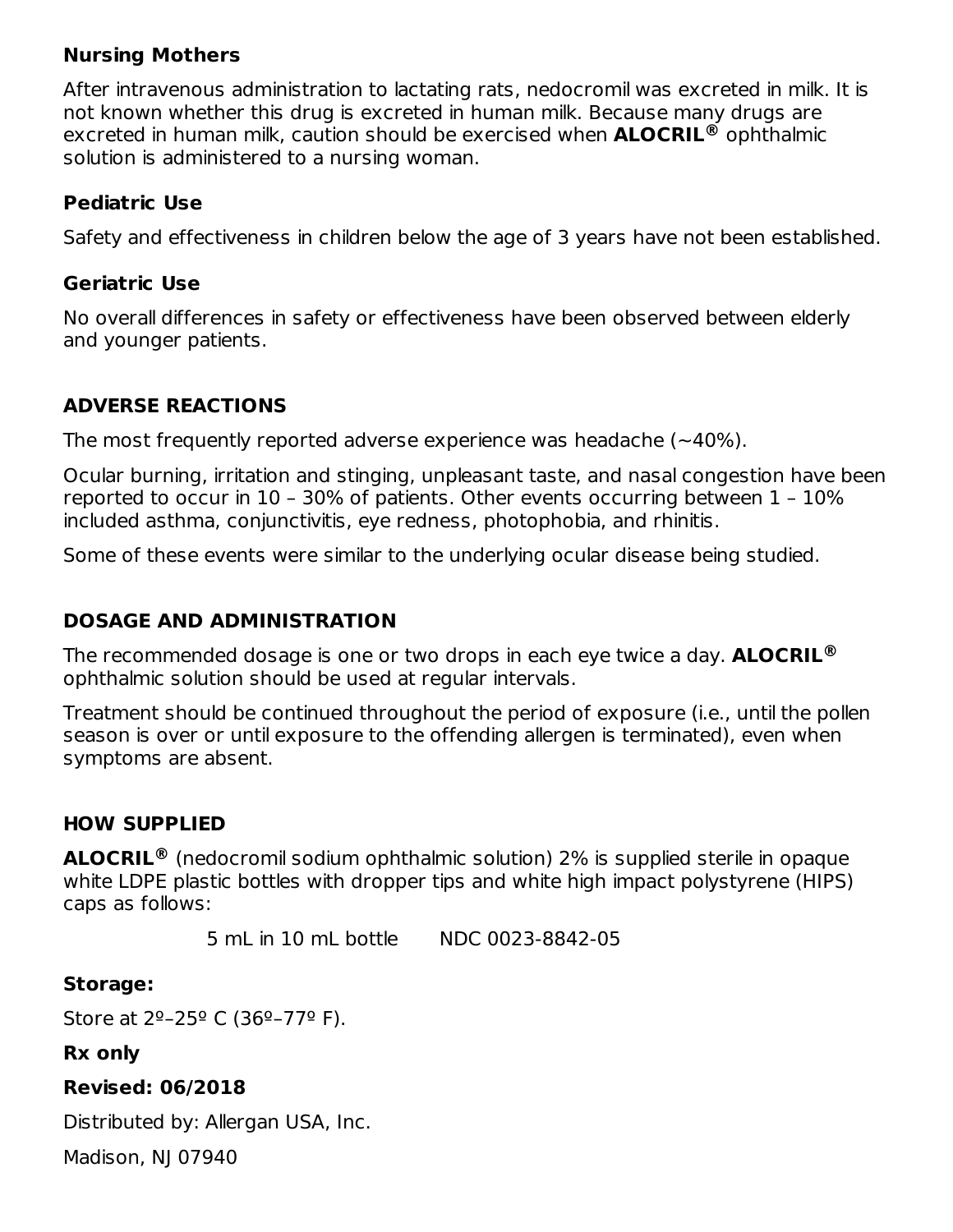© 2018 Allergan. All rights reserved.

All trademarks are the property of their respective owners.

# • Allergan

v1.0USPI8842

PHARMACIST - DETACH HERE AND GIVE INSTRUCTIONS TO PATIENTS

# **Information for the Patient**

# **ALOCRIL ®**

# **(nedocromil sodium ophthalmic solution) 2%**

# **sterile**

It is important to use **ALOCRIL**® ophthalmic solution regularly, as directed by your physician.

- 1. Thoroughly wash your hands.
- 2. Remove safety seal (Figure 1).
- 3. Remove cap (Figure 2).
- 4. Sit or stand comfortably, with your head tilted back (Figure 3).

5. Open eyes, look up, and draw the lower lid of your eye down gently with your index finger (Figure 4).

6. Hold the **ALOCRIL** bottle upside down. Place tip as close as possible to the lower **®** eyelid without touching the tip to the eye, and gently squeeze out the prescribed number of drops (Figure 5).

7. Do not touch the eye or eyelid with the bottle tip.

8. Blink a few times to make sure the eye is covered with the solution.

9. Close your eye and remove any excess solution with a clean tissue.

10. Repeat process in the other eye.

# **SPECIAL TIPS**

1. Avoid placing **ALOCRIL<sup>®</sup>** ophthalmic solution directly on the cornea (the area just over the pupil), because it is especially sensitive. You will find the administration of eye drops more comfortable if you place the drops just inside the lower eyelid as shown in Figure 5 on the previous page.

2. To avoid contamination of the solution, do not touch dropper tip to the eye, fingers, or any other surface. Replace bottle cap after use. It is recommended that any remaining contents be discarded after treatment period prescribed by your physician.

3. Store at  $2^{\circ}$ -25° C (36°-77° F). Store in original carton.

4. Keep bottle tightly closed and out of the reach of children.

5. Do not use with any other ocular medication unless directed by your physician. Do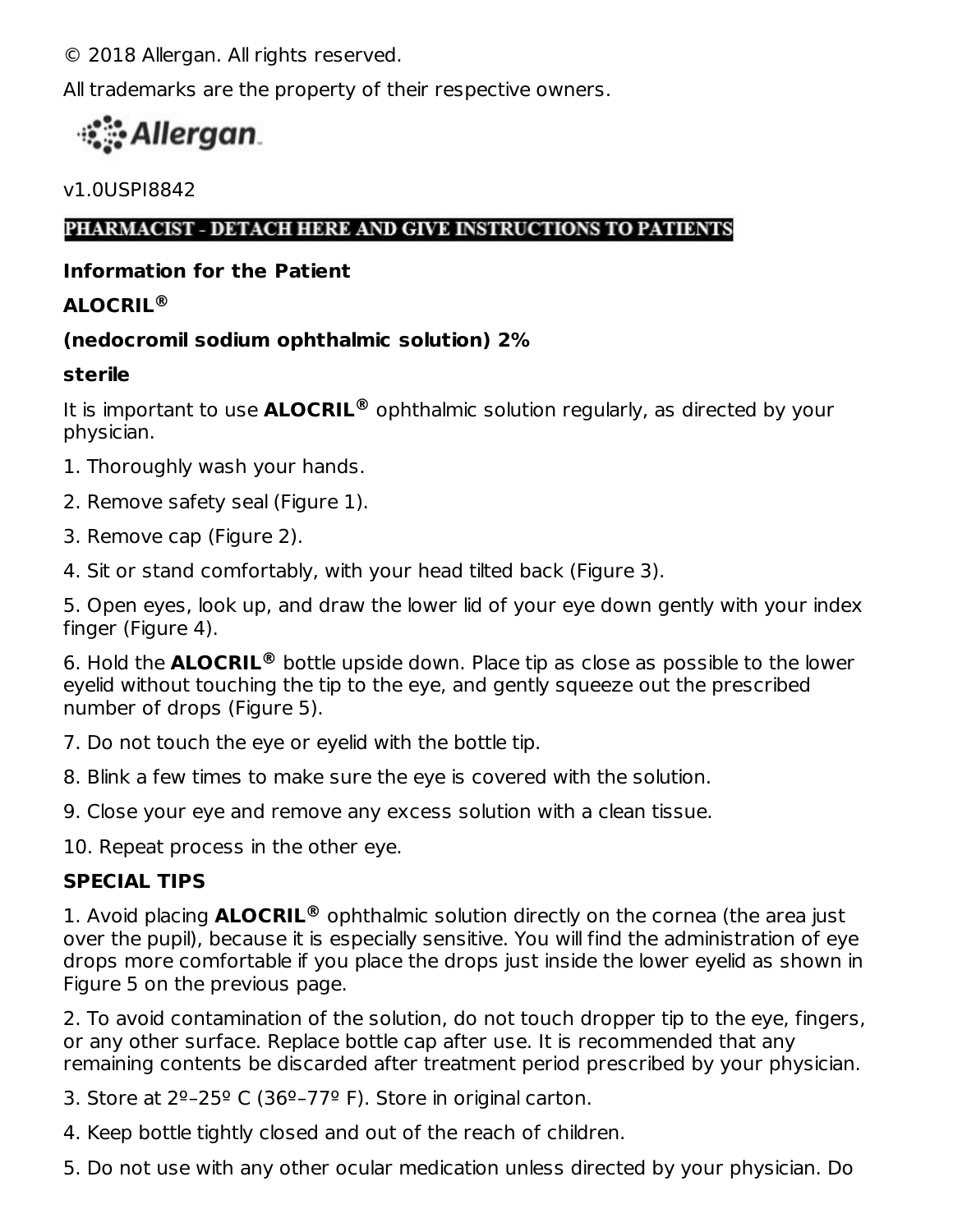not wear contact lenses during treatment with **ALOCRIL<sup>®</sup>** ophthalmic solution.



Figure 1



Figure 2



Figure 3



Figure 4



Figure 5 Distributed by: Allergan USA, Inc. Madison, NJ 07940 © 2018 Allergan. All rights reserved. All trademarks are the property of their respective owners.



v1.0PPI8842

# **PRINCIPAL DISPLAY PANEL**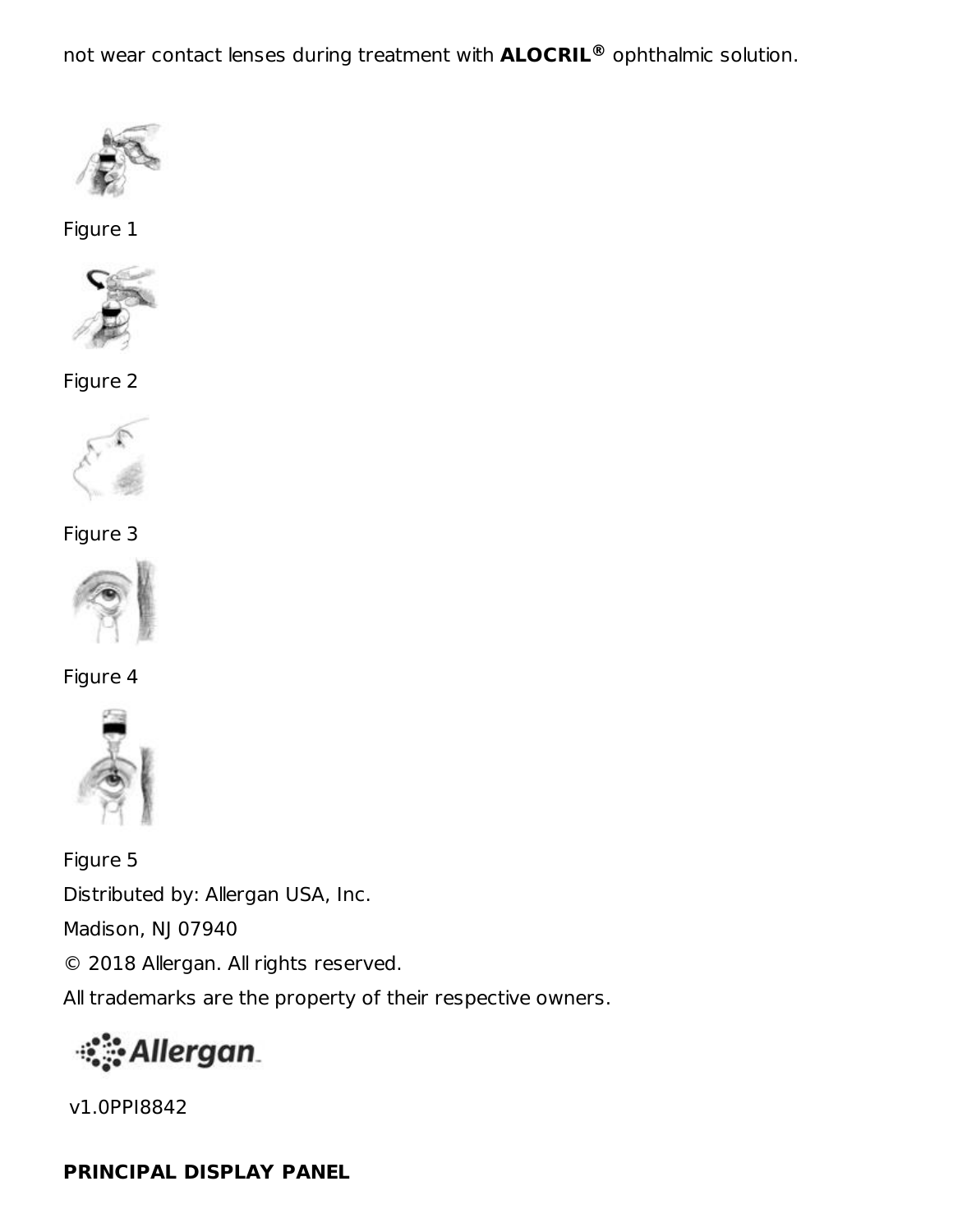NDC 0023-8842-05  $\mathsf{ALOCRIL}^\circledR$ (nedocromil sodium ophthalmic solution) 2% sterile For topical application in the eye 5 mL



# **ALOCRIL**

nedocromil sodium solution/ drops